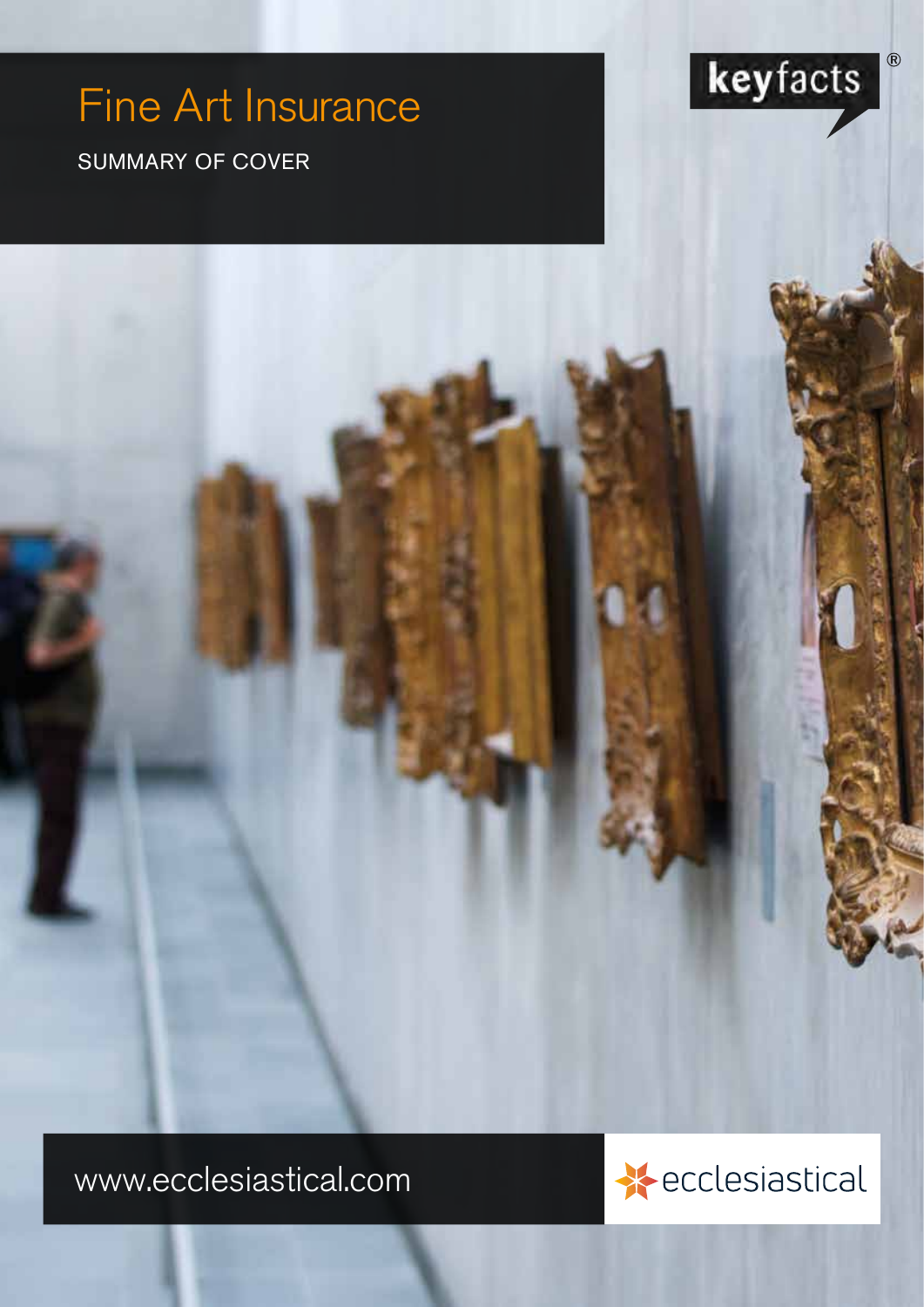# **Contents**

| Introduction                                 | 3  |
|----------------------------------------------|----|
| Important information                        | 4  |
| General conditions                           | 5  |
| General exclusions                           | 5  |
| Fine art and collections                     | 6  |
| Terrorism                                    |    |
| General information                          | 8  |
| - Claims service                             | 8  |
| - Complaint handling procedures              | 8  |
| - The Financial Services Compensation Scheme | 9  |
| Other support available                      | 10 |

 $2.5\pm0.05$  SUMMARY OF COVER  $F$  COVER  $F$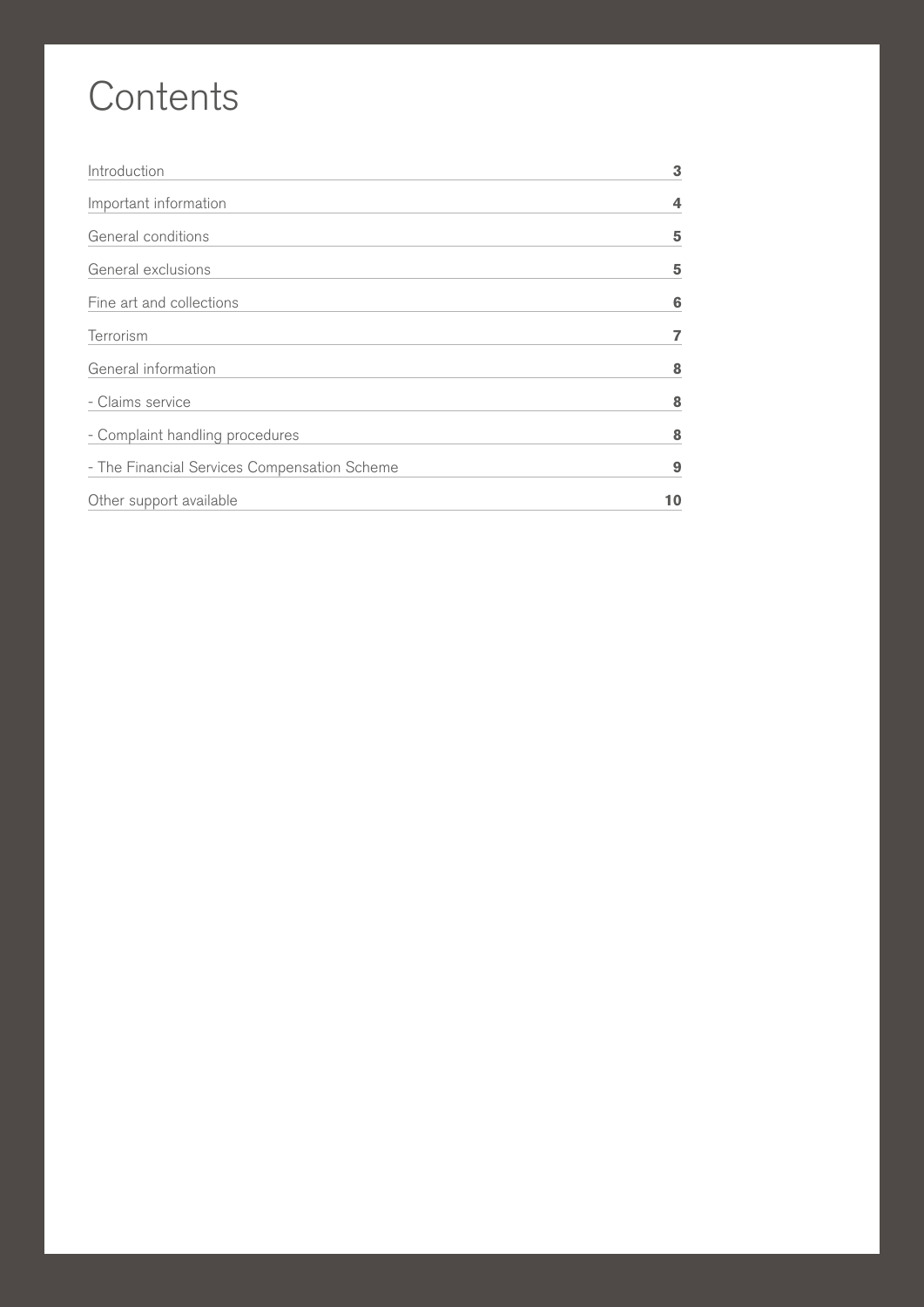# Fine Art summary of cover

#### **Introduction**

Our Fine Art policy has been designed to meet the demands and needs of organisations wishing to insure fine art, antiques and/or collections.

This document provides only a summary of the main benefits of the Fine Art insurance policy. An outline of the policy's significant features and benefits are set out below together with any significant exclusions, limitations and obligations you may have. For full details of all policy benefits and terms you should read the policy document and your schedule. A policy document is available by contacting us or your broker.

The policy is divided into a number of sections but not all the sections may be operative as part of your insurance. Please refer to your quotation or renewal documentation for confirmation of the sections of cover selected.

#### **Fine Art – at a glance**

#### **Our Fine Art insurance policy includes the following cover as standard:**

| <b>Section of cover</b>  | <b>Overview</b>                                                                 |
|--------------------------|---------------------------------------------------------------------------------|
| Fine art and collections | Covers fine art, antiques and/or collections on a Market or Agreed Value basis. |

#### **In addition, you may also add the following optional section:**

| <b>Section of cover</b> | <b>Overview</b>                                                                  |
|-------------------------|----------------------------------------------------------------------------------|
| <b>Terrorism</b>        | Covers damage to your property and loss of income following an act of terrorism. |

#### **Things for you to think about**

Please note this summary relates to our standard policy cover, if you feel you have specific needs or requirements outside of this we would be happy to consider your request. Please contact us or your broker.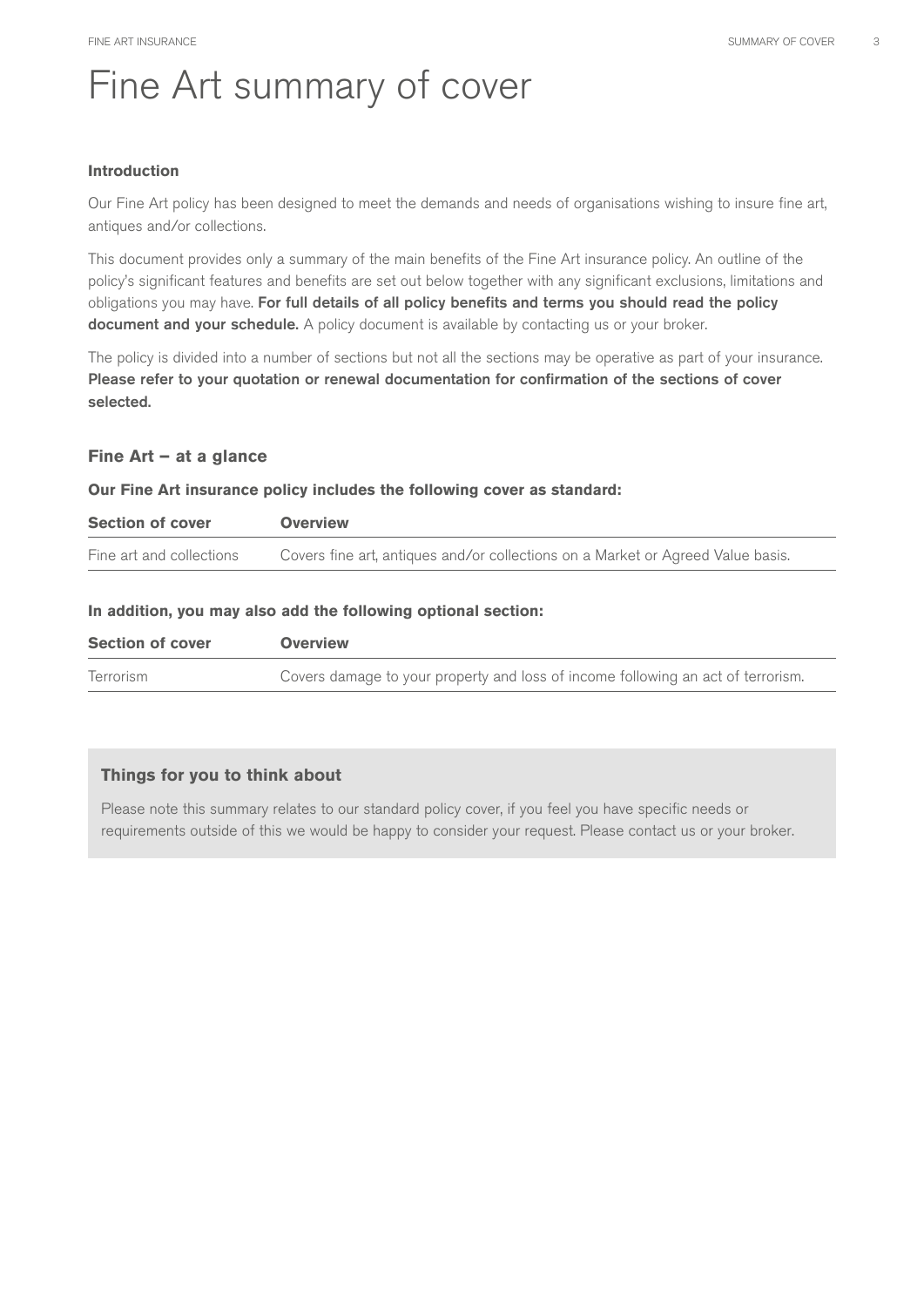# Important information

# **This policy is underwritten by**

Ecclesiastical Insurance Office plc.

# **Duration of your policy**

Generally 12 months from the start date shown on your policy schedule.

### **Renewal of your policy**

We will send you notice that your policy is approaching renewal before it is due. Your requirements may change over time, therefore please contact us or your broker if you wish to discuss your needs or any additional insurance requirements.

### **How do you pay**

You can either pay for your policy in full or by instalments. If you pay by instalments you must make regular payments as detailed in your credit agreement.

### **Where are you covered**

At the premises shown in the schedule or other locations agreed by us and whilst temporarily away from the premises at locations shown in the schedule.

# **Excess**

You will be responsible for an excess, the first amount of the claim. The excess applicable will be shown in your schedule.

The amount(s) will be stated in your quotation or renewal documentation or in the schedule, together with information as to whether the amount will be applied per claim or per event.

You may be able to obtain a premium discount if you choose to increase your excess. Please contact us or your broker to discuss any changes.

# **Cancellation rights**

We have the right to cancel your policy by sending seven days' notice and shall refund to you the proportionate premium for the unexpired cover, this is shown in the policy document under the Policy conditions – Cancellation.

This policy does not entitle you to a cooling-off period.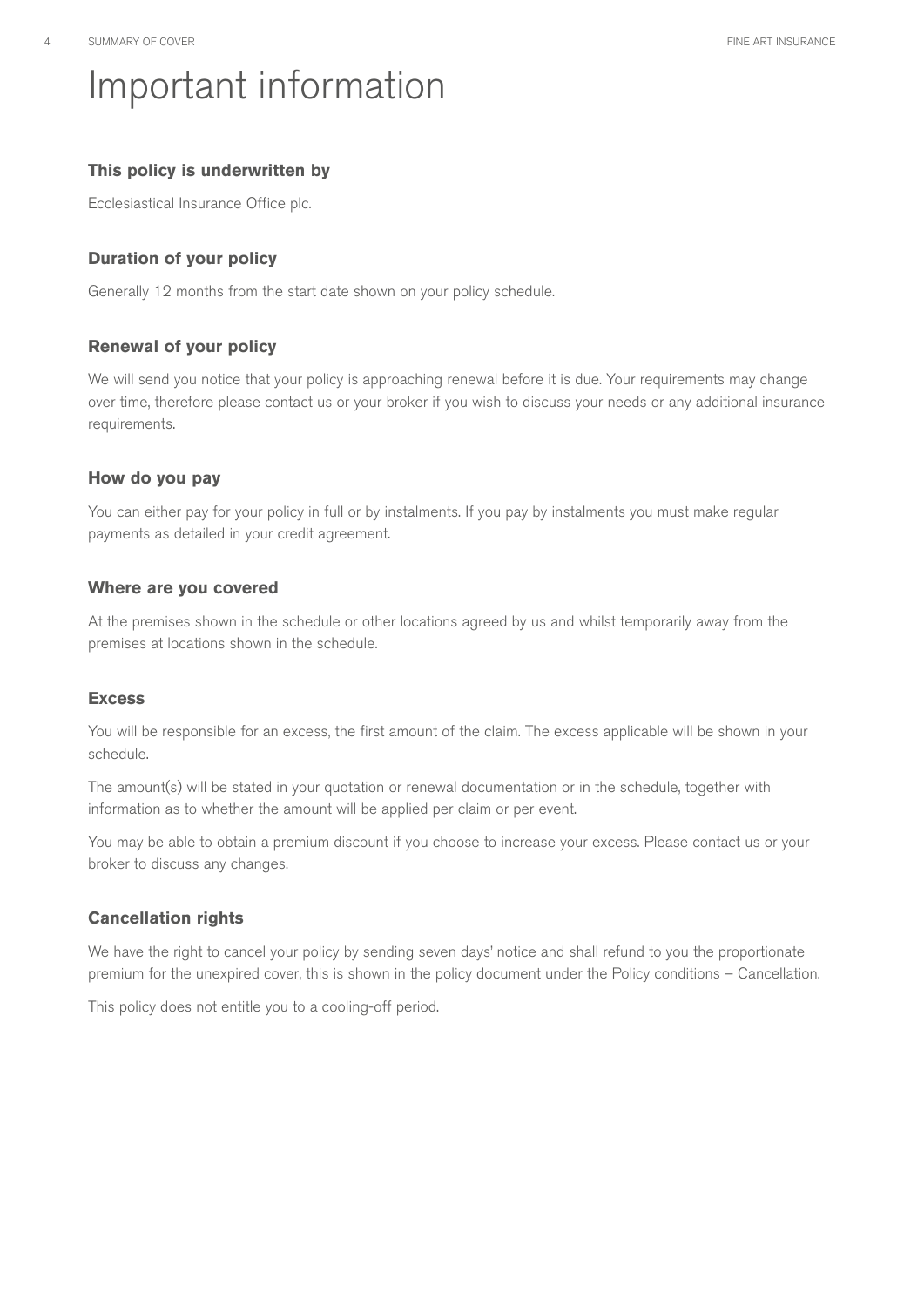# General conditions

The following general conditions apply to the policy (please refer to the individual sections of cover regarding significant or unusual exclusions/limitations that apply to each section):

- You must advise as soon as is reasonably possible of any alteration of risk which increases the risk of damage, accident or liability including major structural alterations or repairs at the premises and the use of the premises.
- For damage at or to the premises caused by theft or attempted theft it is a condition that all locks, bolts and other protective devices fitted to the premises must be put into full use whenever the premises are closed for business and are not attended by you or an authorised person.
- Where any premises is protected by an automatic fire alarm installation, there are a number of conditions that apply including you maintaining the installation in full and efficient working order at all times, carrying out the testing and maintenance requirements, notifying us of any disconnection, failure or reduced level of response.
- Where any premises is protected by an intruder alarm system you will ensure it is installed in accordance with the specification and advise us of any proposed changes, maintain the system in full and efficient working order at all times and service under a maintenance contract including appropriate testing, and immediately advise us of any notice from the police or a security organisation that signals may be or will be disregarded.
- When an incident occurs you must tell us as soon as you become aware. You must also not make or allow to be made on your behalf any admission, offer, promise, payment or indemnity without our written consent.

Please refer to the General and Claims conditions section of the policy for full details of these conditions and other policy conditions that apply.

# General exclusions

The following General exclusions apply to the policy (please refer to the individual sections of cover regarding significant or unusual exclusions/limitations that apply to each section).

- Infectious and communicable diseases.
- Date related performance and functionality.
- Cyber-related incidents.
- Nuclear, radioactive and chemical events.
- War risks.

Please refer to General exclusions within the policy document and your schedule for full details.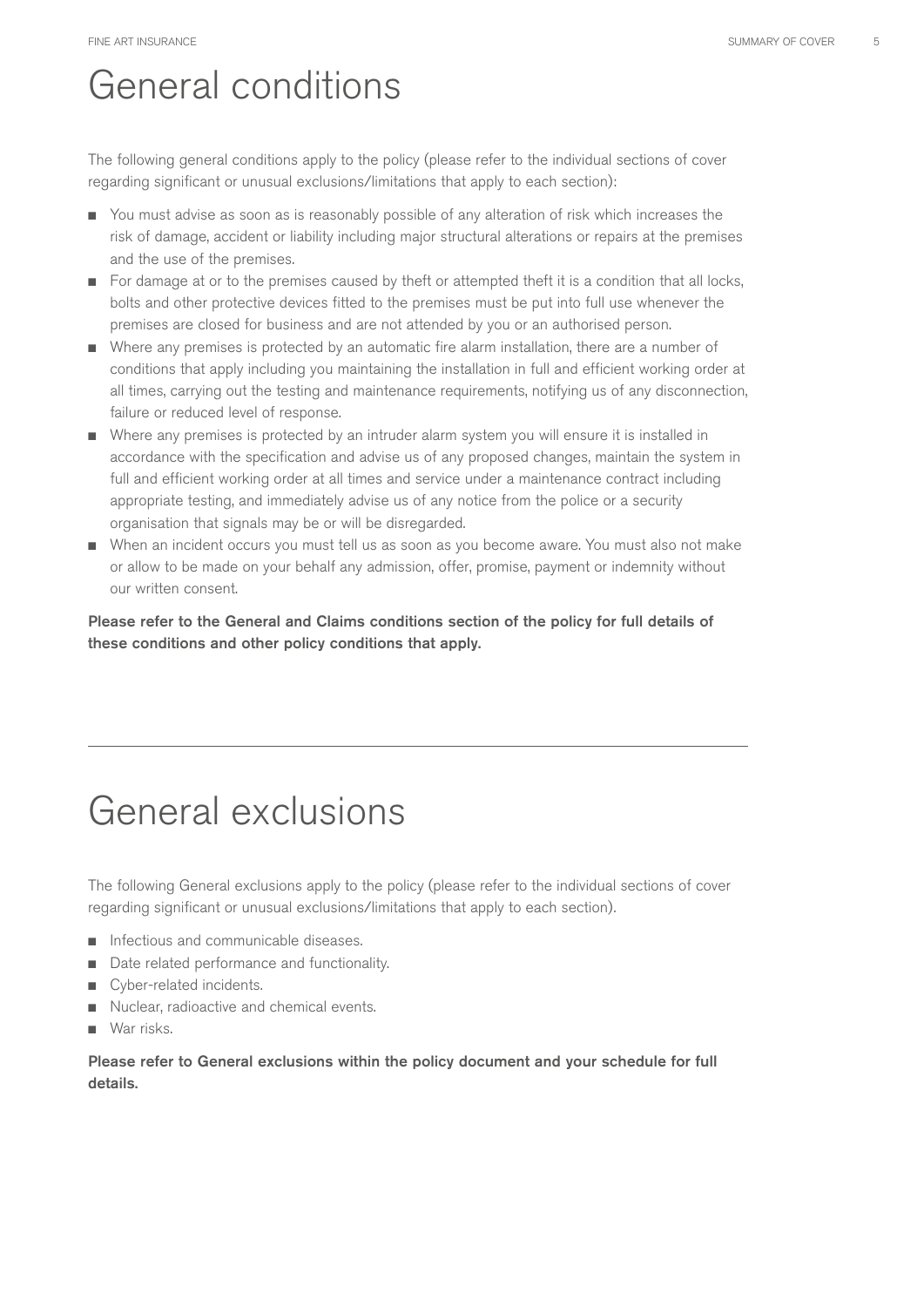# Fine art and collections

### **What is covered**

This section covers loss or damage to your fine art, antiques and/or collections on either an Agreed Value or Market Value basis, as stated in your schedule, and any resultant depreciation.

#### **How much you will be insured for**

#### **Agreed value**

The value agreed by you and us, this will be based on a recent expert valuation arranged by you. This will be used as the basis for any claims settlement.

#### **Market value**

The price a willing buyer would pay for the item(s) immediately prior to the loss, taking into account the state of the market for goods of that type and the size and condition of the goods.

# **Key extensions**

The cover provided by this section is extended to include:

- **New acquisitions**: we allow you up to 60 days to notify us following the acquisition of a new item. From the time you acquire the item until the date you tell us about it, we will provide cover up to 10% of the total sum insured or £250,000, whichever is the lower, for any one claim.
- **Defective title**: the cost of defence or payment of damages if an item covered has a defective or no title. We will pay up to £500,000 for all claims (including legal costs) in any one period of insurance. If you wish to relinquish possession of the item, we will pay the amount you paid for it.
- **Restoration and framing**: the cost of repair and any reduction in value if an item is damaged by a professional restorer. We will only pay the cost in excess of the amount payable by the professionals own insurances up to the value of the item, subject to a limit of £1,000,000 for all claims in any one period of insurance.
- **Work in progress**: if a commissioned work cannot be completed due to the artist's death or is damaged before completion, we will pay for relevant costs you have incurred, up to £30,000 in the aggregate in the period of insurance.
- **Temporary removal**: cover is provided for items removed from the premises for a temporary period (not exceeding 90 days). We will pay up to £5,000,000 or the sum insured for art, whichever is the less; £15,000 for all claims in the period of insurance for jewellery/watches/furs; £10,000 for theft from an unattended vehicle, provided that the vehicle is locked, alarmed and the property is out of sight in a locked boot or compartment.
- **Emergency evacuation**: the reasonable cost of moving items to and from your premises and keeping them in secure storage due to unoccupancy of your premises, following sudden loss or damage to your premises or a statutory or regulatory body prohibiting occupancy of your premises.

# **What is not covered**

#### Please refer to Section 1 Fine art and collections within the policy document for full details.

- Dishonesty of any of your directors, trustees, employees, volunteers or anyone to whom your art is consigned or entrusted or loaned.
- Items in the open unless we agree otherwise.
- Damage to property whilst in an unoccupied building.
- Mysterious loss or disappearance.
- Natural ageing, gradual deterioration, wear and tear, warping or shrinking, exposure to light.
- Damage due to change in the water table level.
- Terrorism the optional Terrorism section provides this cover.

#### **What are your obligations**

Conditions apply in relation to recovery of property, loaned items, items given to a third party and packing and transportation.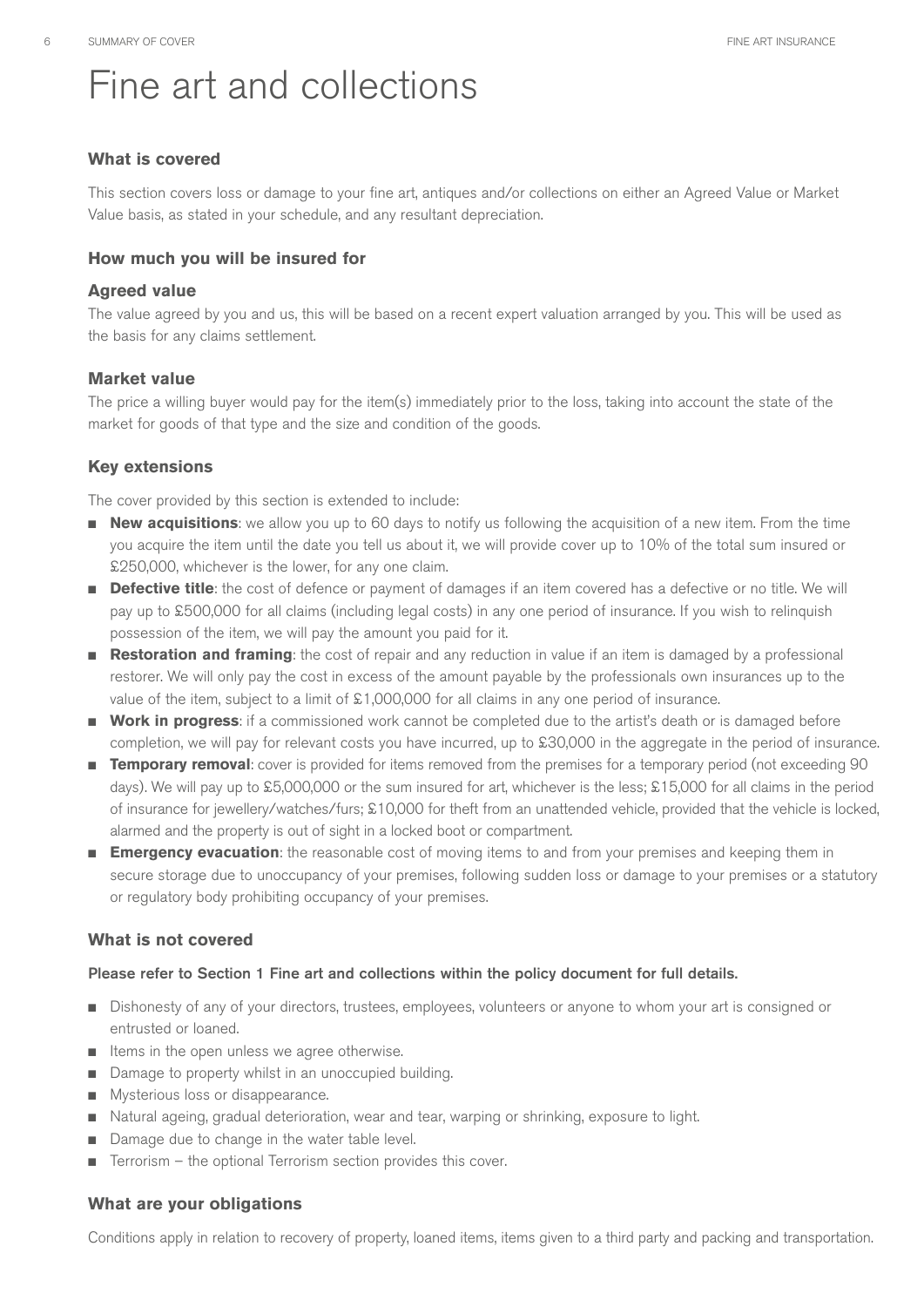# Terrorism (this section is optional)

#### **What is covered**

This optional section provides cover for damage to your property and (should you choose) resulting loss of income insured under other sections of this policy following an Act of Terrorism.

An Act of Terrorism is defined as acts of persons acting on behalf of or in connection with any organisation which carries out activities directed towards the overthrowing or influencing by force or violence of Her Majesty's government in the United Kingdom or any other government de jure or de facto.

Cover applies in England, Wales and Scotland but not the territorial seas adjacent thereto as defined by the Territorial Sea Act 1987.

Cover is provided up to the sum insured that you provide us with.

# **Optional cover – Non-damage Business interruption**

If you decide to include the terrorism section, you may also choose to cover loss of income as a result of a terrorist event that does not involve physical damage to property. Contact us for more information.

### **What is not covered**

#### Please refer to Section 2 Terrorism and General exclusions for full details.

- Riot, civil commotion or war.
- Computer virus, hacking or phishing.

#### **Things for you to think about**

- Terrorism events are unpredictable and are not confined to major cities. The property damage and loss of income sections do not include cover for terrorism so you should consider adding this cover to your policy.
- If you choose to add cover for terrorism you must ensure that all of the property you are responsible for is insured for terrorism regardless of whether it is insured by us. Contact us or your broker to discuss this further.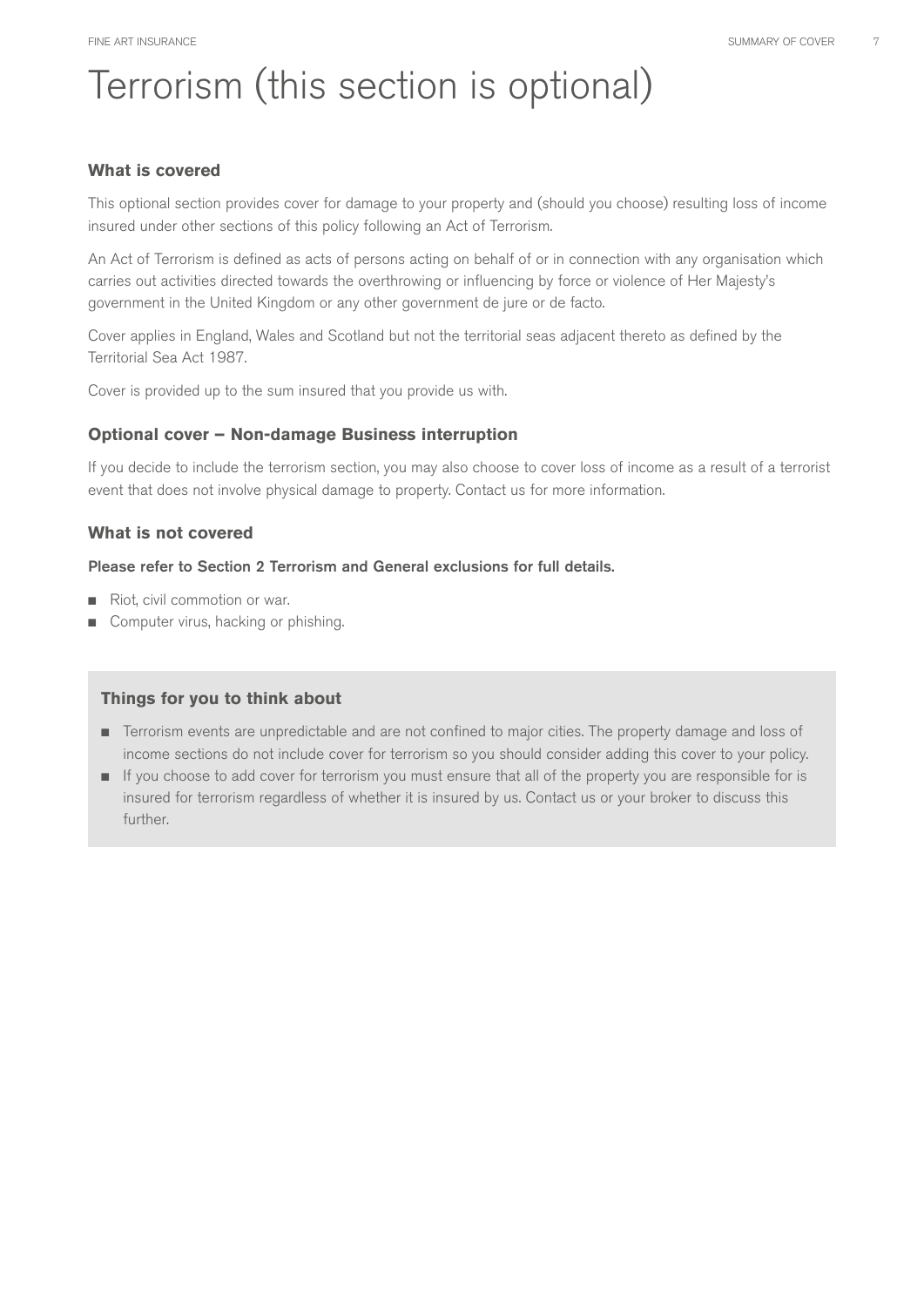# General information

#### **Claims service**

For new claims the services are available 24 hours a day, 7 days a week.

For enquiries about existing claims, the services are available from Monday to Friday 8am to 6pm.

For all claims call **0345 603 8381**.

The action to be taken by the policyholder in the event of any incident which may give rise to a claim is shown in the Claims conditions.

#### **Complaint handling procedures**

If you are unhappy with our products or service, please contact us as soon as possible.

You can complain in writing or verbally at any time to:

Ecclesiastical Insurance Office plc Benefact House, 2000 Pioneer Avenue, Gloucester Business Park, Brockworth, Gloucester, GL3 4AW, United Kingdom

Tel: 0345 777 3322 Fax: 0345 604 4486 Email: [complaints@ecclesiastical.com](mailto:complaints@ecclesiastical.com) 

#### **Our promise to you**

We will aim to resolve your complaint within one business day. For more complex issues, we may need a little longer to investigate and we may ask you for further information to help us reach a decision.

To resolve your complaint we will:

- Investigate your complaint diligently and impartially within Ecclesiastical
- Keep you informed of the progress of the investigation
- Respond in writing to your complaint as soon as possible.

If you are not satisfied with our response, or if we have not completed our investigation within eight weeks, we will inform you of your right to take the complaint to:

The Financial Ombudsman Service Exchange Tower London E14 9SR

Tel: 0800 0 234 567 Email: complaint.info@financial-ombudsman.org.uk Web: <www.financial-ombudsman.org.uk>

This complaints handling procedure does not affect your right to take legal proceedings.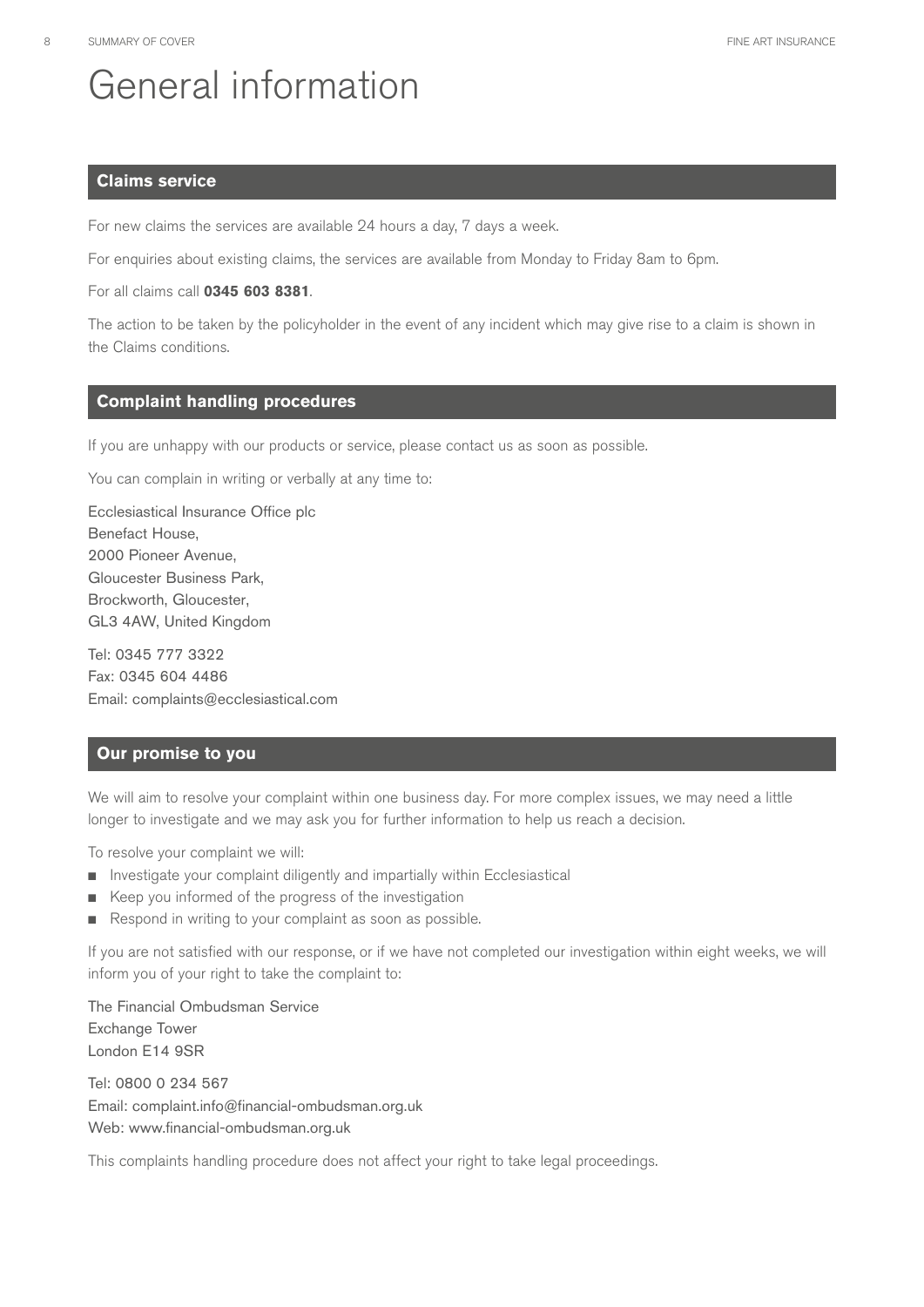### **The Financial Services Compensation Scheme**

We are covered by The Financial Services Compensation Scheme (FSCS).

#### **What this means for you**

If we are unable to meet our obligations to you, the FSCS may be able to provide you with compensation. Limits apply depending on the product you have bought.

For further information on the scheme and the limits that apply, you can visit the website at **<www.fscs.org.uk>**or by contacting the FSCS directly on **0207 741 4100** or **0800 678 1100**.

#### **Law applying**

Unless agreed otherwise, the law which applies to this contract is the law of England and Wales unless your habitual residence (in the case of an individual) or central administration and/or place of establishment is located in Scotland in which case the law of Scotland shall apply.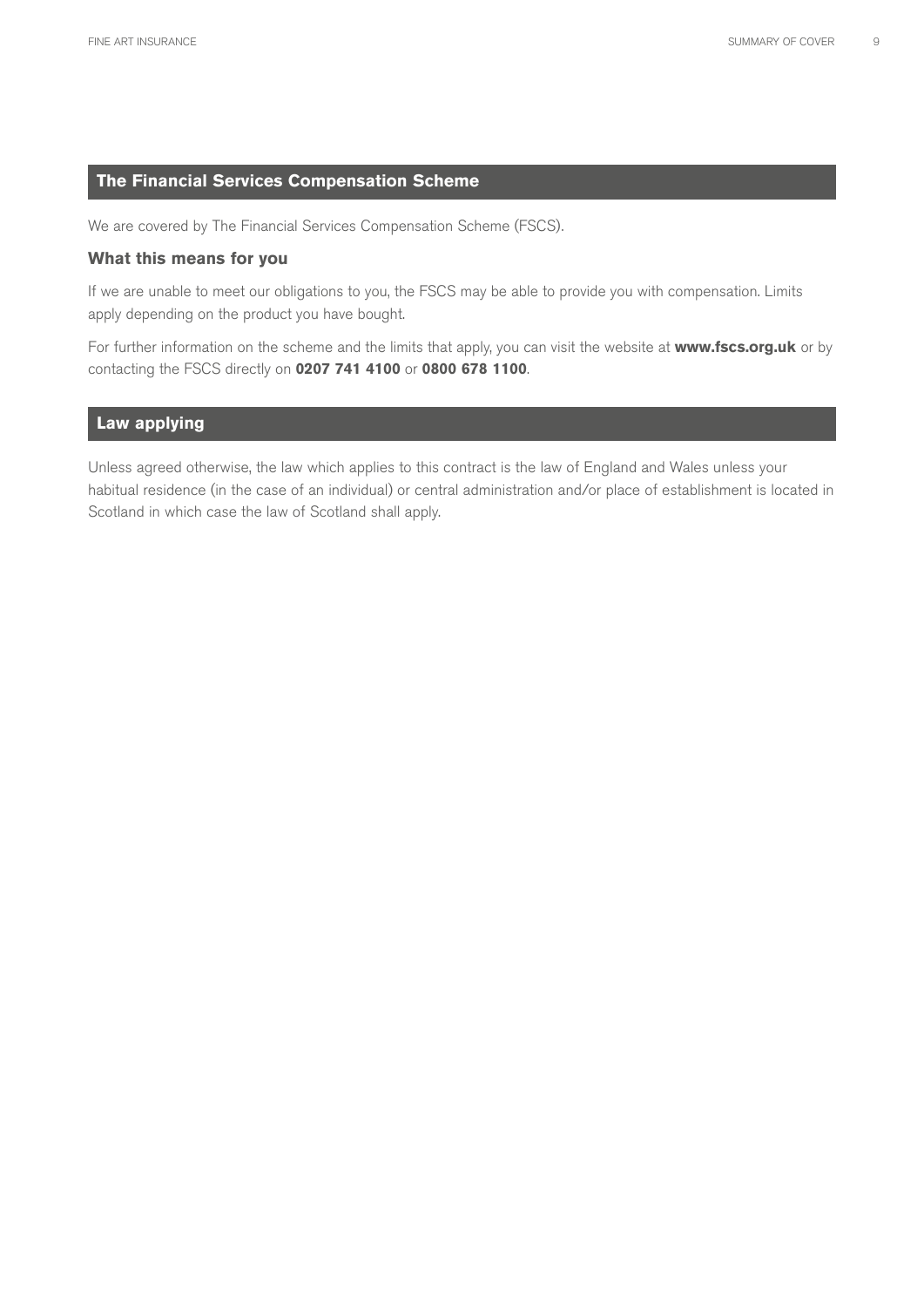# Other support and cover available

As part of your Fine Art insurance policy, you also have access to a wide range of additional services and support.

# **Risk advice line**

Operated by our in-house risk management experts, we can provide you with specific risk advice on a variety of topics including health and safety, construction safety, food safety, occupational health, environmental management, water safety, asbestos, property protection, security, fire safety and business continuity planning. Contact us on **0345 600 7531** (lines are open 9am – 5pm Monday to Friday, excluding Bank Holidays) or email us at risk. [advice@ecclesiastical.com](mailto:advice@ecclesiastical.com) 

# **Preferred suppliers**

We have negotiated preferential rates with a number of Fine Art suppliers, market leaders in their respective fields, who offer a range of risk improvement products and services. To find out more visit our website at www. [ecclesiastical.com/risk-management](https://ecclesiastical.com/risk-management)

# **Other products available**

You may face other risks that you would like to insure that are not covered by your Fine Art policy. Policies we can provide, which you may benefit from, include:

- Historic Britain 'all risks' cover for risks that contribute to the UK's heritage legacy.
- Arts & Culture 'all risks' cover for risks that provide a platform for the enjoyment of artistic and social activities, beliefs, values and/or traditions.
- Heritage Business & Leisure
	- o Business 'all risks' cover for owner occupied businesses that are heritage in operation or a business located within a building of heritage/architectural significance.
	- o Leisure 'all risks' cover for risks that provide a place for visitors to enjoy in their own leisure time, which have a significant business/heritage feature to the business and is a key aspect on which is trades.
- Cyber to cover costs and help you recover from a cyber-attack.
- Art & Private Client specialist high net worth insurance for household owners or tenants of private homes who may also have Fine Art & Collections.

If you have any additional insurance requirements, please contact your broker or us.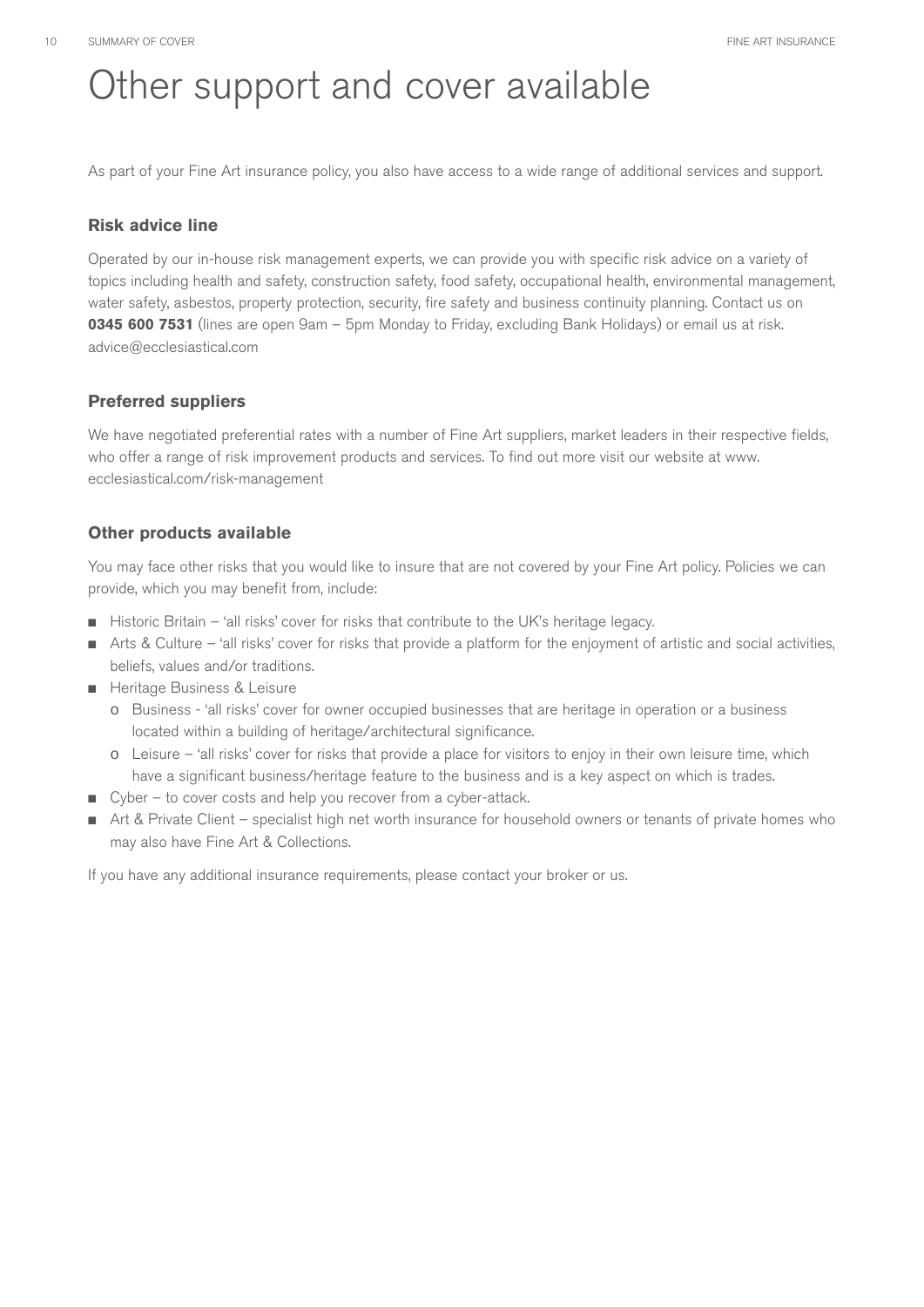This contract is underwritten by: Ecclesiastical Insurance Office plc.

Our FCA register number is 113848. Our permitted business is general insurance.

Fine art insurance summary of  $\mathbb{R}^n$  are insurance summary of  $\mathbb{R}^n$  . The cover  $\mathbb{R}^n$ 

**You can check this on the FCA's register by visiting the FCA's website** 

**<www.fca.org.uk/register>**

**or by contacting the FCA on 0800 111 6768**